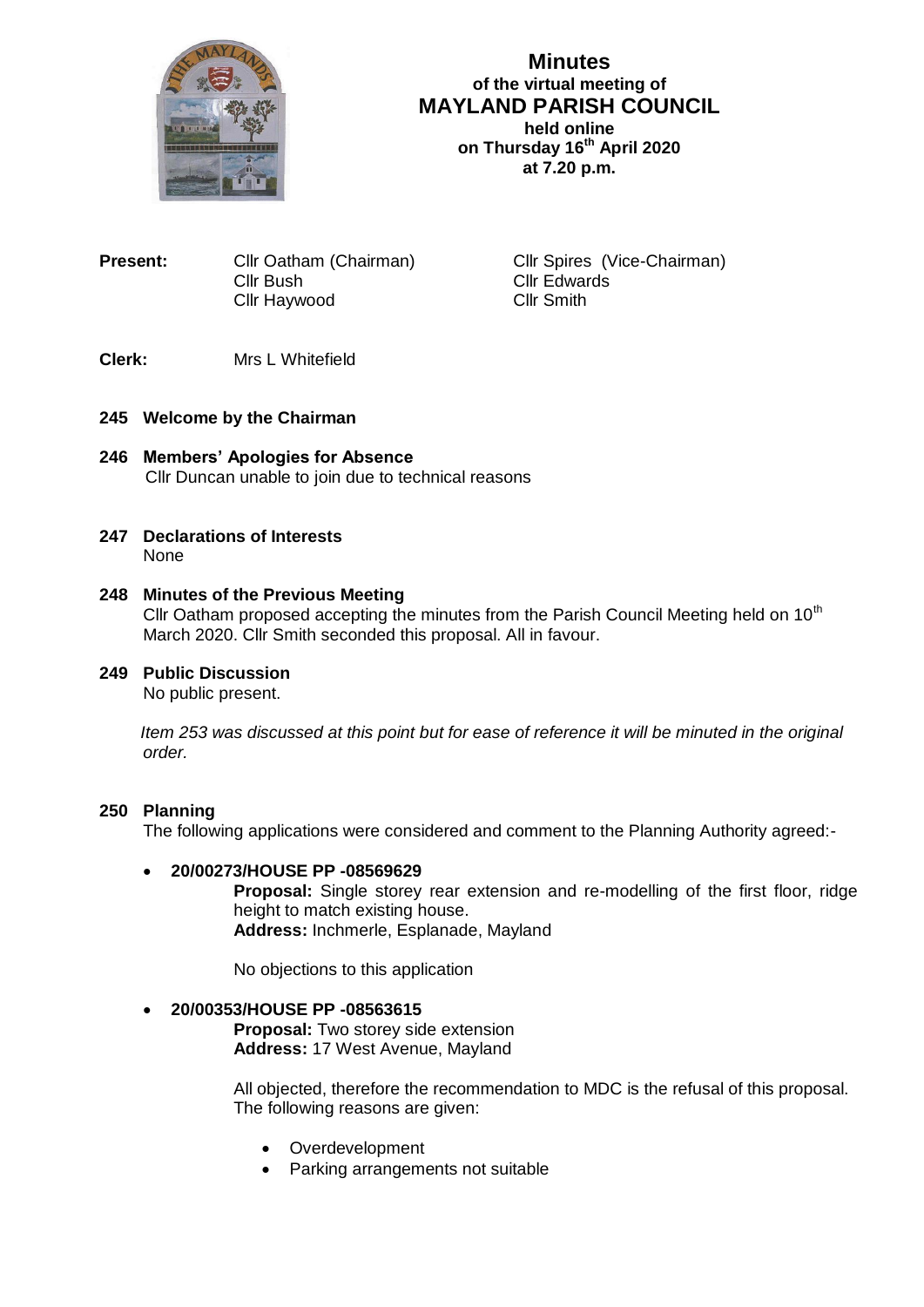### **20/00239/HOUSE PP -08545356**

**Proposal:** Reinstate balcony over garage roof and extend front dormer **Address:** 263 Esplanade, Mayland

No objections to this application.

#### **20/00266/OUT PP -08565724**

**Proposal:** Outline planning permission for No 1 one and a half storey detached dwelling.

**Address:** Land Adjacent to Bunting Lodge, Mayland Close, Mayland

All objected, therefore the recommendation to MDC is the refusal of this proposal. The following reasons are given:

- Overcrowding
- Parking/Access
- Outside of Building line

This application will be referred to the area committee meeting.

### **251 Finance**

Councillors received a list of all payments and receipts. The approved payments and receipts are listed below: -

#### **PAYMENTS**

| <b>Date</b>     | Payee                     | Service/supply                                |           |
|-----------------|---------------------------|-----------------------------------------------|-----------|
| 11-Mar-20       | Eon                       | <b>Street Lighting</b>                        | 144.91    |
| 11-Apr-20       | Eon                       | <b>Street Lighting</b>                        | 154.90    |
| 13-Mar-20       | J Hood                    | Hall & Deposit refund 17/4                    | 131.00    |
| 17-Mar-20       | R Restell                 | Hall & Deposit refund 21/3                    | 123.00    |
| 17-Mar-20       | N Clarke                  | Hall & Deposit refund 27/3                    | 117.00    |
| 19-Mar-20       | M Bayer                   | Hall & Deposit refund 21/3                    | 123.00    |
| 25-Mar-20       | Voipfone                  | <b>Renewal Fee</b>                            | 2.00      |
| 30-Mar-20       | Ahead4                    | Log me in labour & Licence                    | 26.16     |
| 06-Apr-20       | The Marketing Agency      | Legal expenses for G Wood re purchase of land | 1,000.00  |
| 14-Apr-20       | Ahead4                    | Licence fee for Logmein                       | 3.00      |
| 14-Apr-20       | David J Moore             | Construct new footpath linking 2 fields       | 1,050.00  |
| 14-Apr-20       | <b>EALC</b>               | Affiliation Fees for NALC/EALC                | 722.94    |
| 14-Apr-20       | MSJ Garwood               | <b>Grounds Maintenance</b>                    | 785.19    |
| 14-Apr-20       | MSJ Garwood               | Overmarking football pitches 4/3/20           | 108.25    |
| 14-Apr-20       | Ebay                      | Boxes of Plastic medical gloves               | 60.00     |
| 14-Apr-20       | <b>Innercore Services</b> | New thermostat on water heater in hall        | 189.00    |
| 16-Apr-20       | Mrs L Whitefield          | Petty Cash top up to £150                     | 13.40     |
| 16-Apr-20       | <b>NEST</b>               | <b>Staff Pension</b>                          | 105.44    |
| 25-Apr-20       | MPC Staff                 | <b>Staff Wages</b>                            | 1,695.05  |
|                 |                           |                                               | 6,554.24  |
| <b>RECEIPTS</b> |                           |                                               |           |
| 02-Mar-20       | D Down                    | <b>Hall Hire</b>                              | 24.00     |
| 17-Mar-20       | S. Akers                  | Plaque for Memorial Garden                    | 45.00     |
| 26-Mar-20       | <b>Barclays</b>           | <b>Transfer from Deposit Account</b>          | 10,000.00 |
|                 |                           |                                               | 10,069.00 |